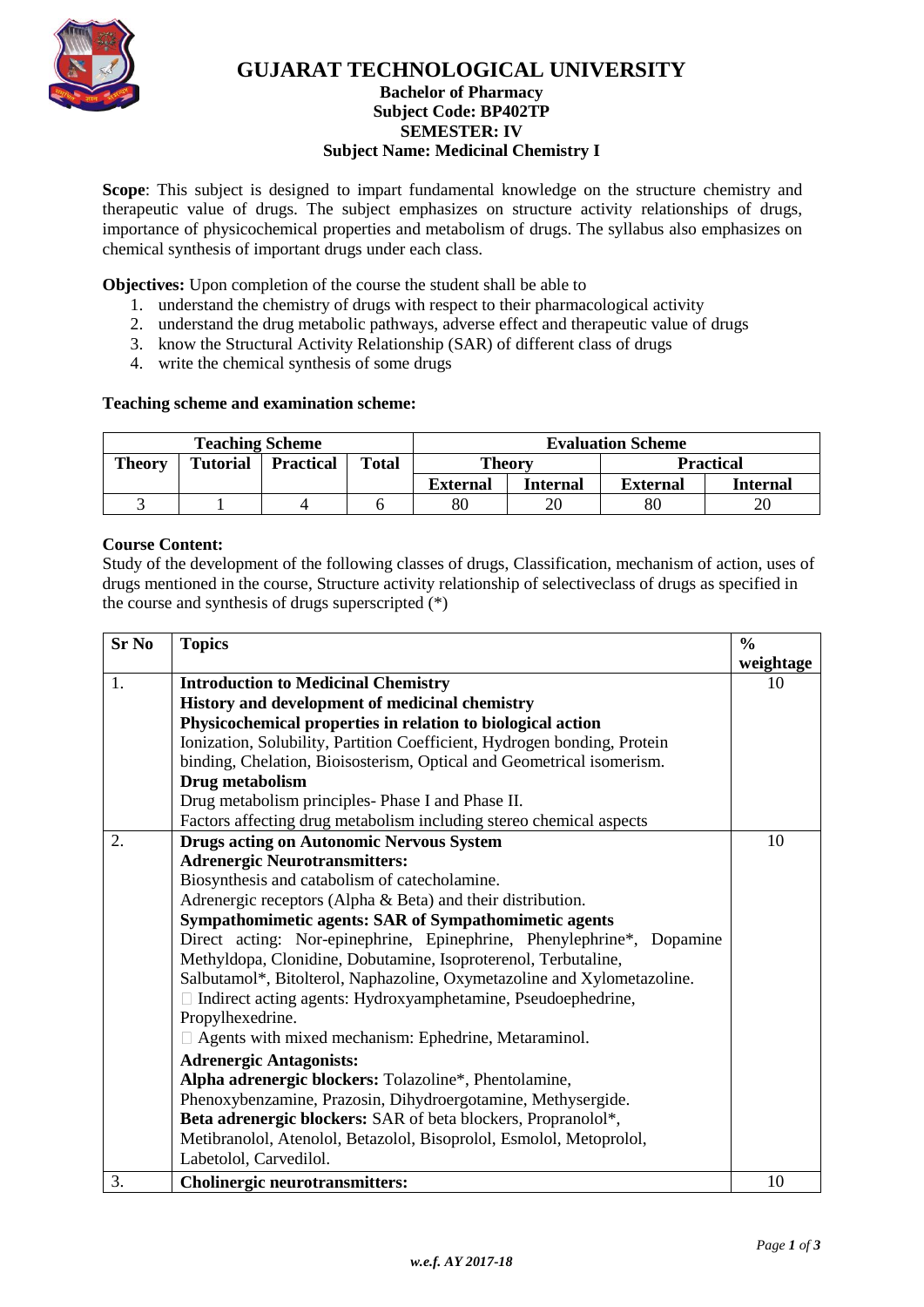

# **GUJARAT TECHNOLOGICAL UNIVERSITY**

**Bachelor of Pharmacy Subject Code: [BP402TP](javascript:PopupCenter_upload()**

|    | Biosynthesis and catabolism of acetylcholine.                                                                   |                |  |  |  |  |
|----|-----------------------------------------------------------------------------------------------------------------|----------------|--|--|--|--|
|    | Cholinergic receptors (Muscarinic & Nicotinic) and their distribution.                                          |                |  |  |  |  |
|    | Parasympathomimetic agents: SAR of Parasympathomimetic agents                                                   |                |  |  |  |  |
|    | Direct acting agents: Acetylcholine, Carbachol*, Bethanechol, Methacholine,                                     |                |  |  |  |  |
|    | Pilocarpine.                                                                                                    |                |  |  |  |  |
|    | Indirect acting/ Cholinesterase inhibitors (Reversible & Irreversible):                                         |                |  |  |  |  |
|    | Physostigmine, Neostigmine*, Pyridostigmine, Edrophonium chloride,                                              |                |  |  |  |  |
|    | Tacrine hydrochloride, Ambenonium chloride, Isofluorphate, Echothiophate                                        |                |  |  |  |  |
|    | iodide, Parathione, Malathion.                                                                                  |                |  |  |  |  |
|    | Cholinesterase reactivator: Pralidoxime chloride.                                                               |                |  |  |  |  |
|    | <b>Cholinergic Blocking agents: SAR of cholinolytic agents</b>                                                  |                |  |  |  |  |
|    | Solanaceous alkaloids and analogues: Atropine sulphate, Hyoscyamine                                             |                |  |  |  |  |
|    | sulphate, Scopolamine hydrobromide, Homatropine hydrobromide,                                                   |                |  |  |  |  |
|    | Ipratropium bromide*.                                                                                           |                |  |  |  |  |
|    | Synthetic cholinergic blocking agents: Tropicamide, Cyclopentolate                                              |                |  |  |  |  |
|    | hydrochloride, Clidinium bromide, Dicyclomine hydrochloride*,                                                   |                |  |  |  |  |
|    | Glycopyrrolate, Methantheline bromide, Propantheline bromide,                                                   |                |  |  |  |  |
|    | Benztropine mesylate, Orphenadrine citrate, Biperidine hydrochloride,                                           |                |  |  |  |  |
|    | Procyclidine hydrochloride*, Tridihexethyl chloride, Isopropamide iodide,                                       |                |  |  |  |  |
|    | Ethopropazine hydrochloride.                                                                                    |                |  |  |  |  |
|    | <b>Drugs acting on Central Nervous System</b>                                                                   | 8              |  |  |  |  |
| 4. | A. Sedatives and Hypnotics:                                                                                     |                |  |  |  |  |
|    | Benzodiazepines: SAR of Benzodiazepines, Chlordiazepoxide, Diazepam*,                                           |                |  |  |  |  |
|    | Oxazepam, Chlorazepate, Lorazepam, Alprazolam, Zolpidem                                                         |                |  |  |  |  |
|    | Barbiturtes: SAR of barbiturates, Barbital*, Phenobarbital, Mephobarbital,                                      |                |  |  |  |  |
|    | Amobarbital, Butabarbital, Pentobarbital, Secobarbital                                                          |                |  |  |  |  |
|    | <b>Miscelleneous:</b>                                                                                           |                |  |  |  |  |
|    | Amides & imides: Glutethmide.                                                                                   |                |  |  |  |  |
|    | Alcohol & their carbamate derivatives: Meprobomate, Ethchlorvynol.                                              |                |  |  |  |  |
|    | Aldehyde & their derivatives: Triclofos sodium, Paraldehyde.                                                    |                |  |  |  |  |
|    | <b>B.</b> Antipsychotics                                                                                        |                |  |  |  |  |
|    | Phenothiazeines: SAR of Phenothiazeines - Promazine hydrochloride,                                              |                |  |  |  |  |
|    | Chlorpromazine hydrochloride*, Triflupromazine, Thioridazine                                                    |                |  |  |  |  |
|    | hydrochloride, Piperacetazine hydrochloride, Prochlorperazine maleate,                                          |                |  |  |  |  |
|    | Trifluoperazine hydrochloride.                                                                                  |                |  |  |  |  |
|    | <b>Ring Analogues of Phenothiazeines:</b> Chlorprothixene, Thiothixene,                                         |                |  |  |  |  |
|    | Loxapine succinate, Clozapine.                                                                                  |                |  |  |  |  |
|    | Fluro buterophenones: Haloperidol, Droperidol, Risperidone.                                                     |                |  |  |  |  |
|    | Beta amino ketones: Molindone hydrochloride.                                                                    |                |  |  |  |  |
|    | Benzamides: Sulpieride.                                                                                         |                |  |  |  |  |
|    | C. Anticonvulsants: SAR of Anticonvulsants, mechanism of anticonvulsant                                         |                |  |  |  |  |
|    | action                                                                                                          |                |  |  |  |  |
|    | Barbiturates: Phenobarbitone, Methabarbital. Hydantoins:                                                        |                |  |  |  |  |
|    | Phenytoin*, Mephenytoin, Ethotoin Oxazolidine diones:                                                           |                |  |  |  |  |
|    | Trimethadione, Paramethadione Succinimides:                                                                     |                |  |  |  |  |
|    | Phensuximide, Methsuximide, Ethosuximide* Urea and                                                              |                |  |  |  |  |
|    | monoacylureas: Phenacemide, Carbamazepine*                                                                      |                |  |  |  |  |
|    | <b>Benzodiazepines:</b> Clonazepam                                                                              |                |  |  |  |  |
|    |                                                                                                                 |                |  |  |  |  |
| 5. | Miscellaneous: Primidone, Valproic acid, Gabapentin, Felbamate<br><b>Drugs acting on Central Nervous System</b> | $\overline{7}$ |  |  |  |  |
|    |                                                                                                                 |                |  |  |  |  |
|    | <b>General anesthetics:</b>                                                                                     |                |  |  |  |  |
|    | Inhalation anesthetics: Halothane*, Methoxyflurane, Enflurane,                                                  |                |  |  |  |  |
|    | Sevoflurane, Isoflurane, Desflurane.                                                                            |                |  |  |  |  |
|    | Ultra short acting barbitutrates: Methohexital sodium*, Thiamylal                                               |                |  |  |  |  |